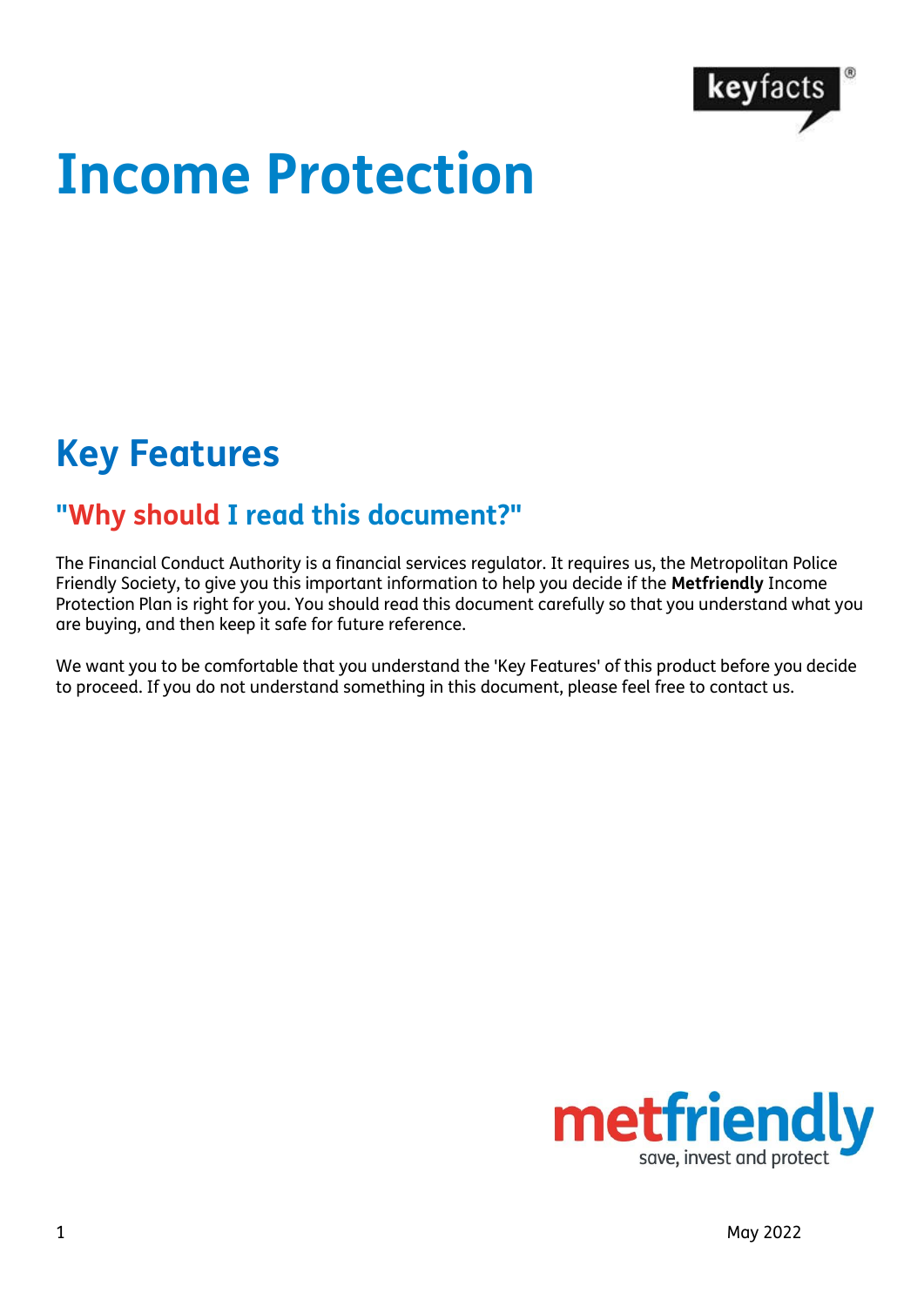# **Key Features**

These are the 'Key Features' of the Metfriendly Income Protection Plan

#### **Its aims**

- To give you a regular monthly benefit if you are unable to work due to incapacity or if you are medically retired (on physical grounds), resulting in a loss of earnings.
- To give you lump sum benefits when you gain alternative employment during medical retirement.
- To give you a lump sum benefit if you are diagnosed with a defined critical illness (see 'When WILL my Income Protection Plan pay out?).

#### **Your Commitment**

- You must give us all medical and other information we ask for when applying for your plan and advise us of any material changes occurring after you complete your application form but before cover starts (see 'How do I apply?').
- You must advise us if you no longer qualify for non-smoker rates.
- You must make all the regular premium payments needed for the length of the plan.
- You must supply documentation to support a claim including authority to seek medical evidence.

### **Risks**

- Certain causes of claim will not be covered (see 'When will my plan NOT pay out?').
- In particular, the plans do not cover medical retirement if this relates to mental or nervous conditions.
- You will not be covered if you stop paying premiums (see 'What if I stop paying premiums?').
- We may alter the premium rate and/or review the benefits.
- Monthly benefit for this plan is not index-linked, therefore the value of any benefit paid during a claim will be adversely affected by inflation over the years.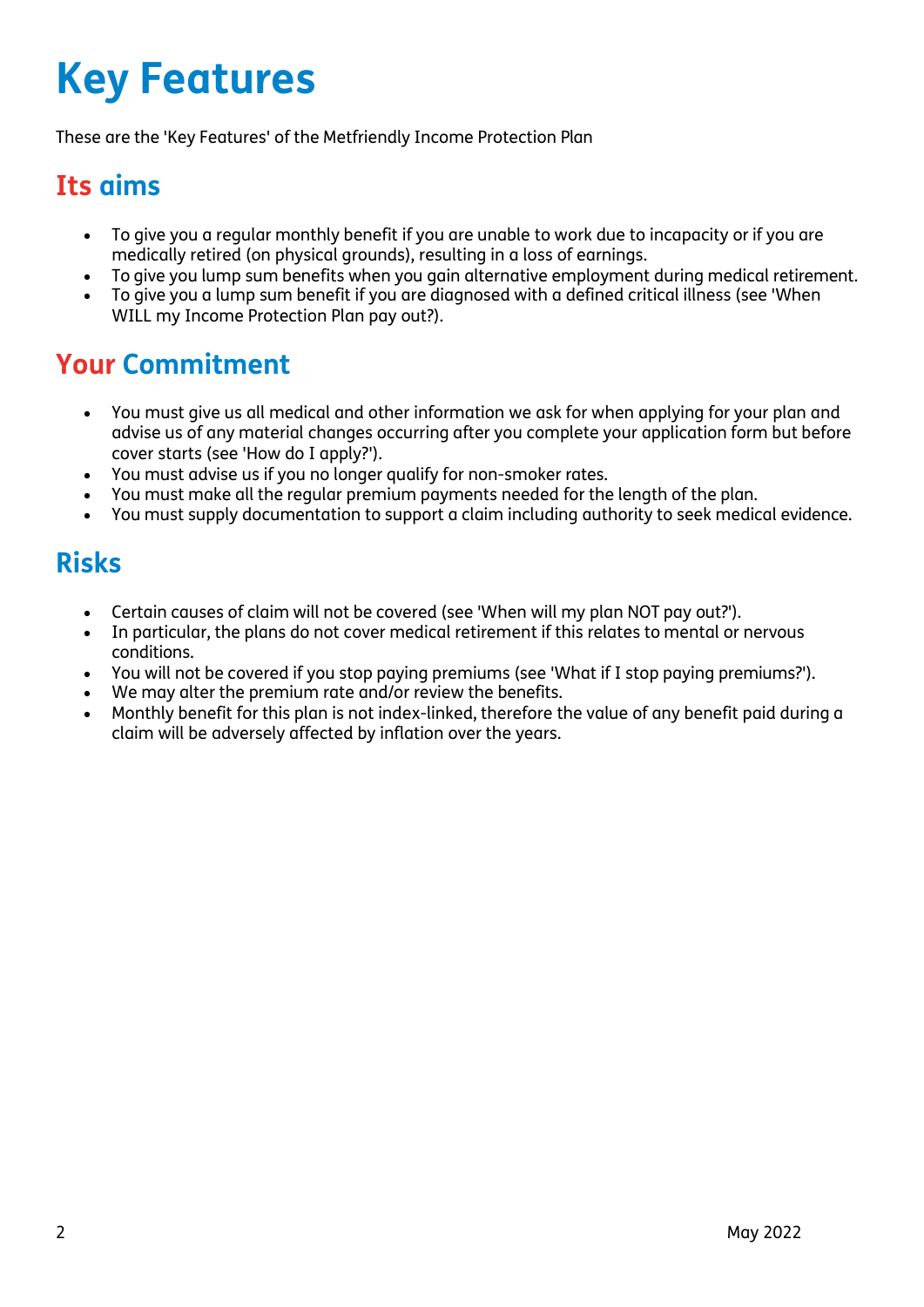# **Questions and Answers**

#### **What is a Metfriendly Income Protection Plan?**

It is a tailored income replacement plan designed specifically to protect police officers and police staff against loss of earnings occurring as a result of illness or injury (at home or work). It will also pay a lump sum benefit on diagnosis of a defined critical illness before medical retirement (see 'When WILL my Income Protection plan pay out?').

#### **Who can take out an Income Protection plan?**

Anyone aged under 50 who works for the police service in England or Wales

#### **How long does cover continue?**

Cover under the plan will continue until age 60, unless you leave the police service for any reason (including a career break) other than medical retirement. Cover ceases on death.

#### **How does the plan work?**

#### **Summary of Benefits**

The following is a brief summary of how the Income Protection benefits are calculated in different circumstances. Full details of the benefits are contained in the policy document.

- **On reduction to half pensionable pay** you will receive **40% TAX FREE OF YOUR INSURED EARNINGS** (less any other insured benefits to which you are entitled).
- **On reduction to no pensionable pay or Pension Rate**  you will receive **60% TAX FREE OF YOUR INSURED EARNINGS** (less any other insured benefits to which you are entitled).
- **On Return to Police work**  If you return to Police work, and we had reduced your Monthly Benefit because you were also receiving insured benefits under the Police Federation's Regulation 28 Policy, we will give you back the accumulated reduction as a lump sum.
- **On Medical Retirement** (NOT due to mental or nervous conditions)
	- o **Prior to obtaining employment**  you will receive **50% OF YOUR ADJUSTED INSURED EARNINGS** (we will deduct any Ill Health Pension Entitlement and any other insured benefits from your insured earnings and pay you 50% of the balance as a monthly benefit).
	- o **On obtaining employment** you will receive **TWO MONTHS' INSURED EARNINGS** (or up to six months' insured earnings if your monthly benefits are only paid for a short period).
- **On Diagnosis of a specified Critical Illness** (only whilst serving) you will receive **6 MONTHS' TAX FREE OF YOUR INSURED EARNINGS.**

The rate of pensionable pay we use (insured earnings) is that on which your premiums are based (or your actual pensionable pay at the time of claim if lower) and will be advised to you each spring. You should tell us if the figure we are using is incorrect. Remember that tax and national insurance are deducted from your normal earnings **but the benefits we pay you are tax free** (see 'What about tax?').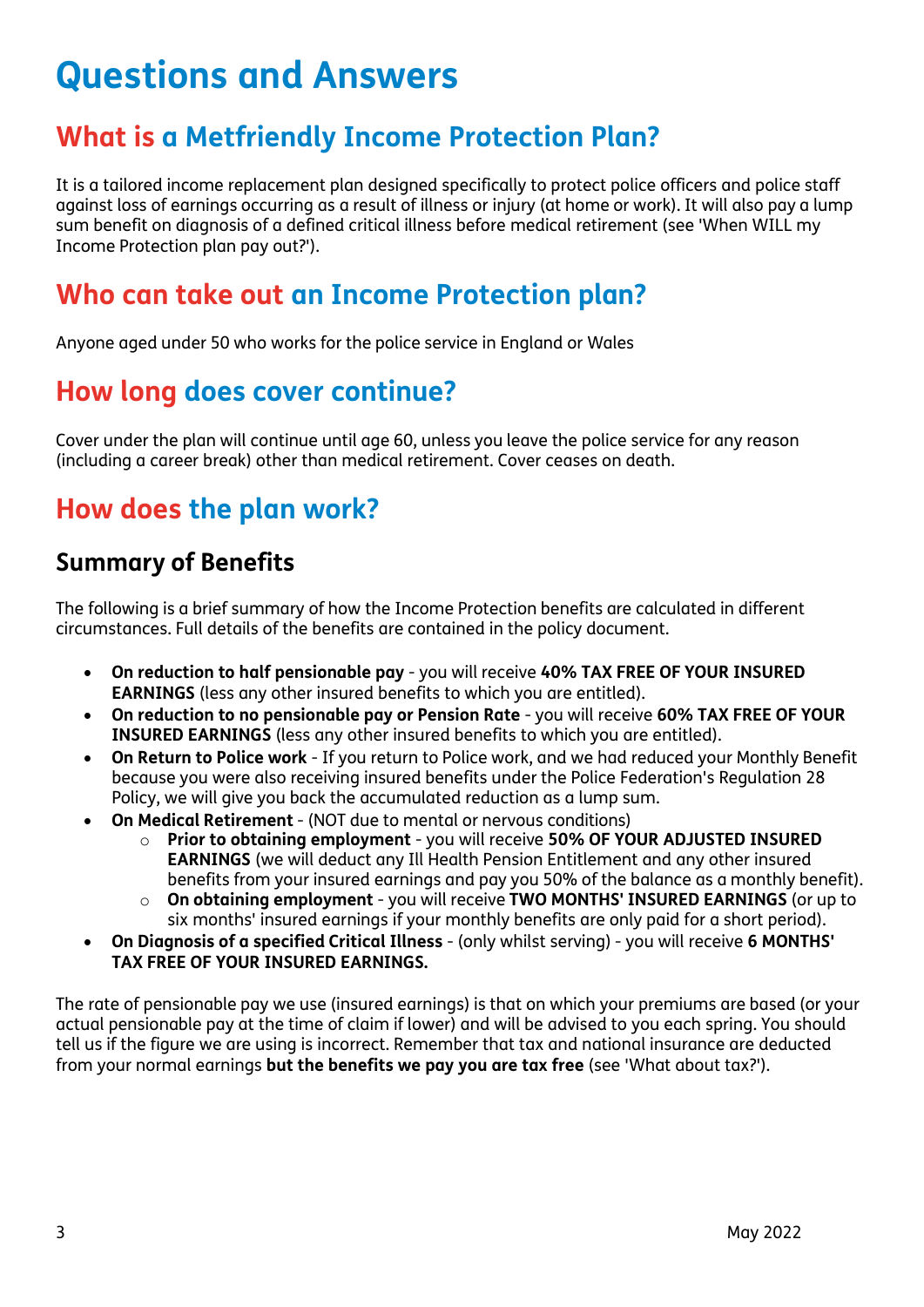#### **How much does the plan cost?**

Premiums are the same for males and females. The level of premium is based on your pensionable pay the "Insured Earnings" - and smoking status. The table below gives you a few examples, assuming that you are in good health at the time of commencement and are accepted at standard rates.

| Pensionable Pay    | <b>Monthly Premium</b> |               |
|--------------------|------------------------|---------------|
| (Insured Earnings) | <b>Non-Smoker</b>      | <b>Smoker</b> |
| £20,000            | £12.41                 | £16.55        |
| £24,000            | £14.61                 | £19.48        |
| £28,000            | £16.81                 | £22.42        |
| £32,000            | £19.01                 | £25.35        |
| £36,000            | £21.21                 | £28.28        |
| £40,000            | £23.41                 | £31.22        |

(Rates correct at time of printing – May 2022)

Premiums will increase/decrease in line with your pensionable salary and smoking status, so you must tell us of any change in your circumstances, e.g. promotion, part-time working or smoking status. Failure to do so will affect the level of benefit you may receive in the event of a claim.

We regularly review the premium rate for this plan and apply any change to members already covered by this plan, but we will tell you beforehand if we are going to do this.

#### **What are the charges?**

The premium includes all costs for administration, underwriting, claims and the fees payable for any medical examinations which we may ask you to attend.

#### **When WILL my Income Protection plan pay out?**

#### **We will pay the specified benefits if:**

Your premiums are up to date, your illness or injury is not excluded, you meet the qualifying conditions, and one or more of the following events occur:

- You are unable to work, due to incapacity (as defined below), resulting in a loss of earnings,
- You are medically retired, except where due to a mental or nervous condition, or
- You are diagnosed whilst serving with any of the critical illnesses (see below), you survive the initial diagnosis by 28 days and you meet the other policy conditions for that illness.

#### **Our definition of incapacity under the Income Protection plan is:**

You are, as a result of bodily injury occurring or sickness first manifesting itself whilst this Policy is in force;

- Totally unable to perform your occupation as a serving police officer or as a member of police staff; or
- Once medically retired, unable to perform any other occupation for which you are reasonably fitted by training, education or experience subject to any physical limitations imposed by the condition causing medical retirement.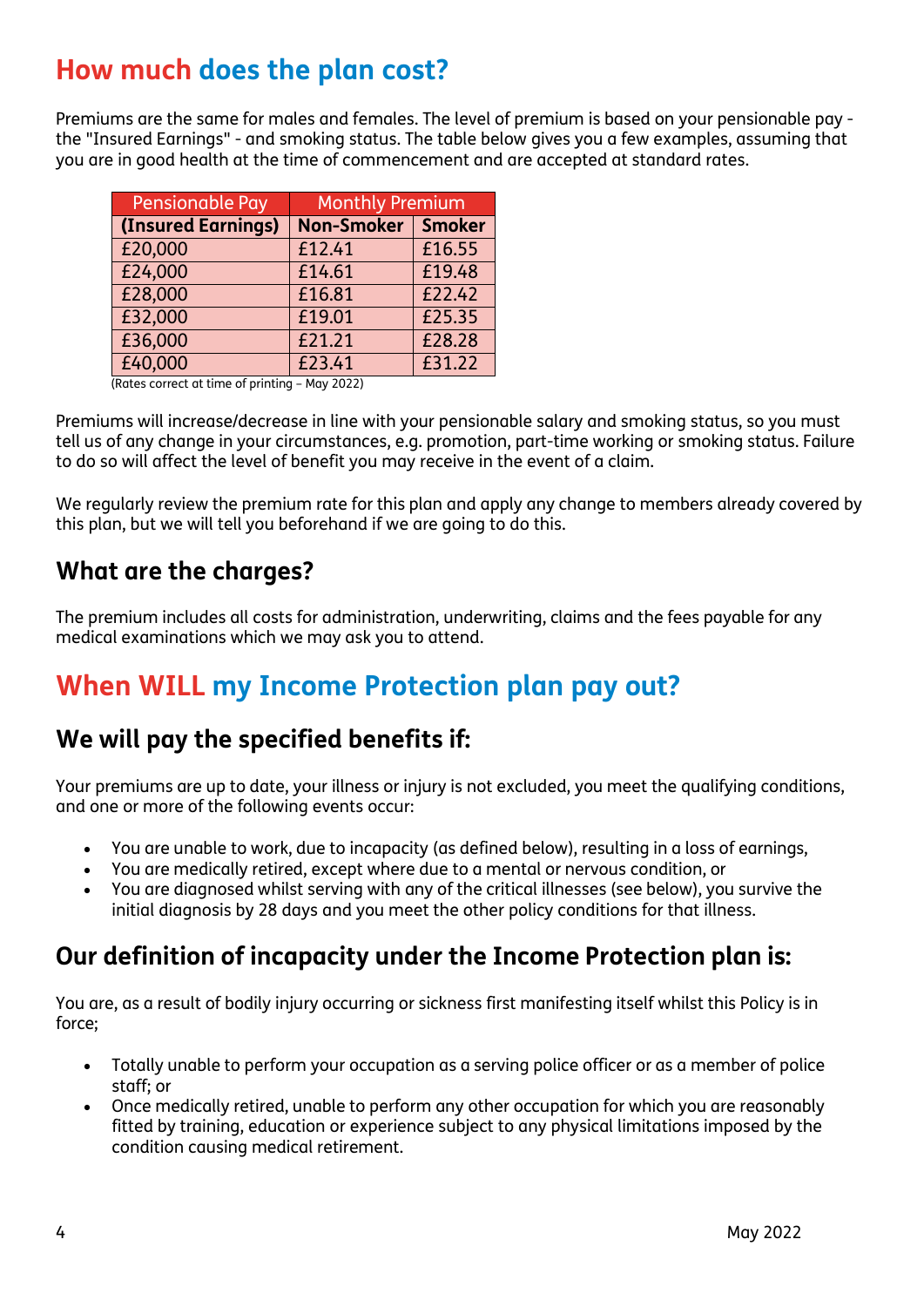#### **The critical illnesses which we cover are:**

| Cancer                                   | excluding less advanced cases                                                           |
|------------------------------------------|-----------------------------------------------------------------------------------------|
| <b>Coronary artery by-pass</b><br>grafts | with surgery to divide the breastbone                                                   |
| <b>Heart attack</b>                      | of specified severity                                                                   |
| <b>HIV</b> infection                     | caught from a blood transfusion, a physical assault or in the execution of<br>your duty |
| <b>Kidney failure</b>                    | requiring dialysis                                                                      |
| Major organ transplant                   |                                                                                         |
| <b>Stroke</b>                            | resulting in permanent symptoms                                                         |
| <b>Terminal illness</b>                  | with death expected within 12 months                                                    |
| Third degree burns                       | covering 20% of the body's surface area                                                 |

These headings are only a guide to what is covered. The full definitions of the illnesses covered and the circumstances in which you can claim are given in the policy document.

The policy definitions typically use medical terms to describe the illnesses and in some cases the cover may be limited. For example, some types of cancer are not covered; and, to make a claim for some illnesses, you need to have permanent symptoms.

#### **When will the plan NOT pay out?**

We will **not** pay benefits under the plans if your incapacity, critical illness or medical retirement is caused by any of the following:

- Any exclusion we advise to you at the time of your application
- Exclusions defined in the policy document covering:
- War and civil commotion\*
- Hazardous sports and pastimes\*
- Flying, other than on commercial flights\*
- CBRN contamination\*
- Danger deliberate exposure\* (except in an attempt to save human life)
- Alcohol or drug abuse
- Criminal acts
- Self-inflicted injury
- Failure to follow medical advice
- Military Service
- **Pregnancy**
- HIV except where caused by blood transfusion, physical assault, or an incident occurring when performing police duties
- Pre-existing conditions unless we have been notified of them and have agreed to provide cover
- For medical retirement benefits any mental or nervous conditions
- For critical illness benefits if you do not survive 28 days after diagnosis
- For No Pay exceeding 12 months or on medical retirement, no further benefit will be paid unless you meet the conditions for State Benefits
- For No Pay exceeding 2 years, no further benefit will be paid (but you will still be eligible for medical retirement benefits)

#### **\*except where part of your police duties**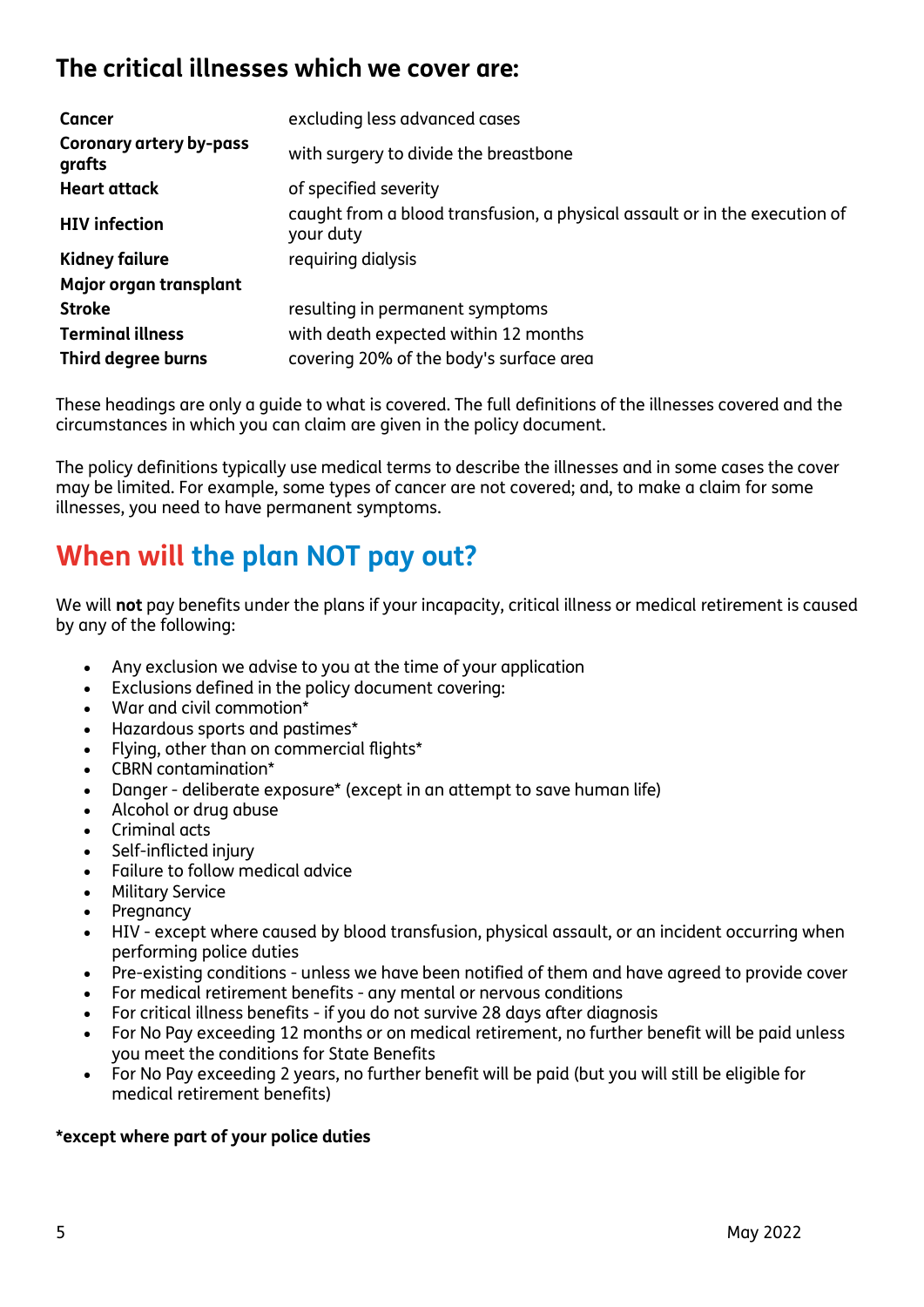#### **How will you assess my claim?**

#### **Income Protection Claims:**

Whilst you remain a serving officer or member of police staff, we will respect the decision of the Police Service during any period of incapacity. However, if you were to remain on 'no pay' for 12 months or more or were to be medically retired, you would be expected to meet the eligibility conditions for State Employment and Support Allowance or its equivalent at the time, unless you were ineligible due solely to means testing.

You should declare any similar incapacity insurance policies you are paying as this may affect your benefit entitlement in the event of a claim.

#### **Medical Retirement Claims:**

Where you have been medically retired, we will assess you in accordance with the policy conditions and definition of Incapacity for Income Protection claims, and we will ask for evidence of your incapacity. We will cease paying or refuse to pay any claim where mental or nervous conditions are a material factor in the reason for medical retirement.

#### **Critical Illness Claims:**

Claims will only be considered once you have survived the initial diagnosis by 28 days. Medical evidence and opinion will then be sought from a specialist in an area of medicine appropriate to the cause of the claim.

#### **How many times can I claim?**

#### **Income Protection Claims:**

There is no limit to the number of times you can claim 'half-pay & 'no pay' benefits, providing your pay is reduced in accordance with the **Summary of Benefits** (see 'How does the plan work?'). However, the associated lump sum benefits are only payable once for each claim or related claim.

#### **Critical Illness Claims:**

You can only ever make one lump sum Critical Illness benefit claim. A claim can only be made whilst you are serving, i.e. prior to medical retirement.

### **How long will you pay my Income Protection benefit for?**

We will pay you a monthly benefit until:

- you return to your usual occupation,
- you are no longer incapacitated,
- you obtain full-time paid employment once medically retired
- you leave the police service for any reason (including a career break) other than medical retirement,
- you reach age 60, or
- your death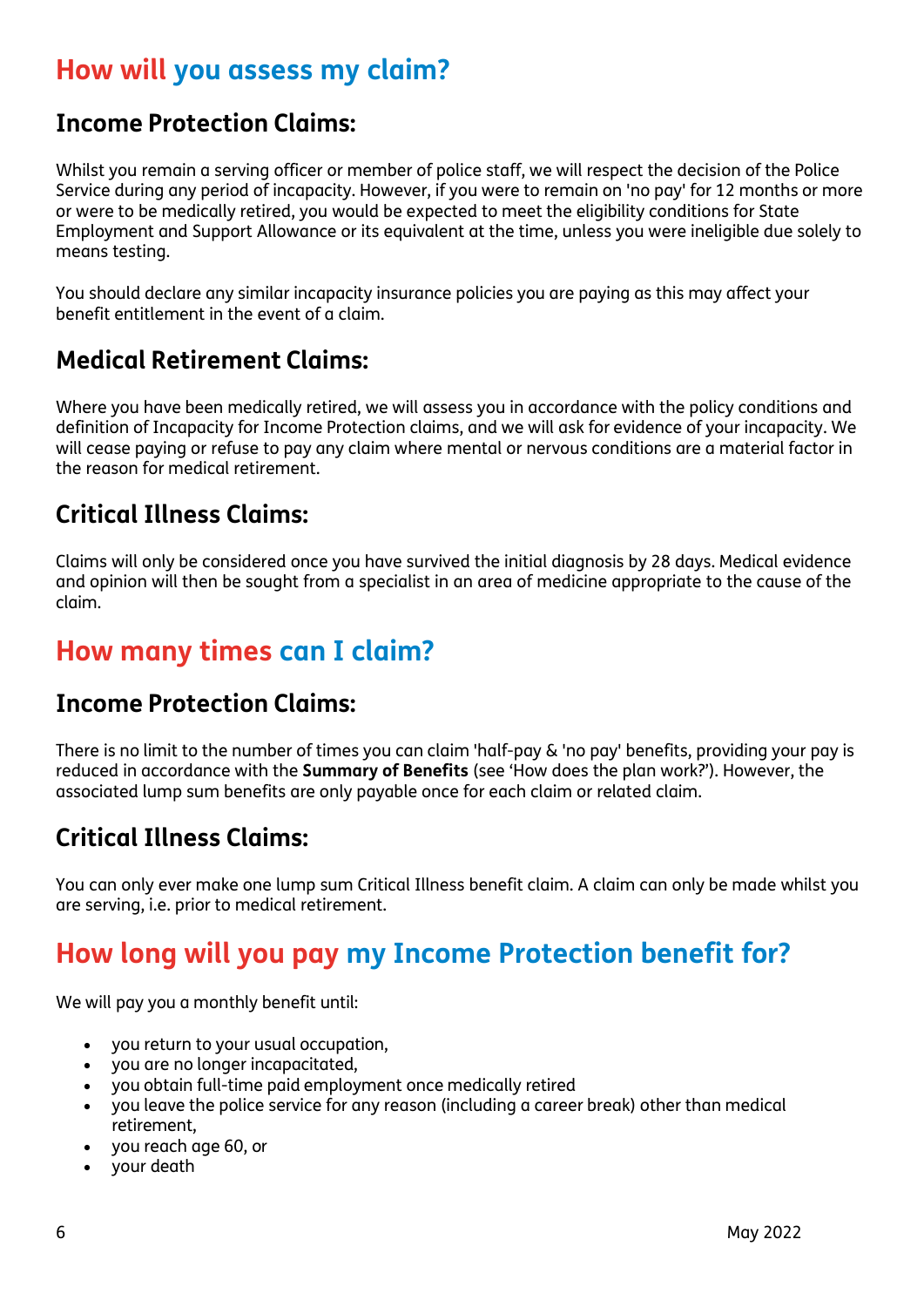If you remain on 'no pay' for more than 2 years, the monthly benefit will cease to be paid, but you will still be eligible to claim medical retirement benefits.

#### **What happens to my Income Protection benefit if I get lowpaid or part-time work after medical retirement?**

We will add the money you earn to your police pension and if there is still a shortfall we will pay you a reduced benefit. We will also pay you the "Obtaining Paid Employment following Medical Retirement" benefit. However, this will be proportionate if you obtain part-time work, e.g. if you work 3 days a week, we will pay 60% of one month's insured earnings.

#### **How do I pay for the plan?**

If you are a member of the Metropolitan Police Service or you are a City of London Police Officer, then the premiums are paid by salary deduction. Otherwise, payments are made by direct debit.

#### **What about tax?**

Present UK tax law and HMRC practice means you don't get tax relief on premiums, however **you don't pay tax on any benefits claimed under the plan.** This may change in the future.

#### **What happens if my salary changes?**

You should notify us of any changes to your pensionable pay and we will adjust the benefits and premiums. For those in the Met and the City, we will usually increase the benefits and premiums in line with any promotions you receive during your service where we are notified via pay branch or through Police Notices. We will notify you of your benefits annually and you should tell us if our records are materially incorrect. Police staff, and all officers working outside London who are promoted, should inform us immediately their pensionable salary changes - otherwise the premiums payable and any claims we pay will be too low.

#### **How do I apply?**

Applications can be initiated online. If you are not currently serving in the London Police Services, we will require reasonable proof of identity (Copy Birth Certificate, Driving Licence or Passport).

As an alternative to the online application, you can print off a PDF Application Form from the website and send it to us.

For applications where no additional underwriting is required cover commences immediately, we accept your application, normally within a few days of receipt. On the occasions where additional medical underwriting is required, we will process your application as quickly as possible.

It is important that you consider the questions carefully and answer them fully. We will review your details and decide the basis on which we can accept you for cover. If necessary, we may need to ask you or your Doctor for any further information we need to help us do this.

If you have a pre-existing condition that may need treatment in the future, we will usually exclude it from cover along with any conditions related to it (see 'When will the plan NOT pay out?'). We will write to you prior to issuing the policy document to advise you of any proposed exclusions; once agreed those exclusions will appear on the policy schedule you receive from us with your policy document after we have processed your application. In some cases, it may be necessary to decline your application.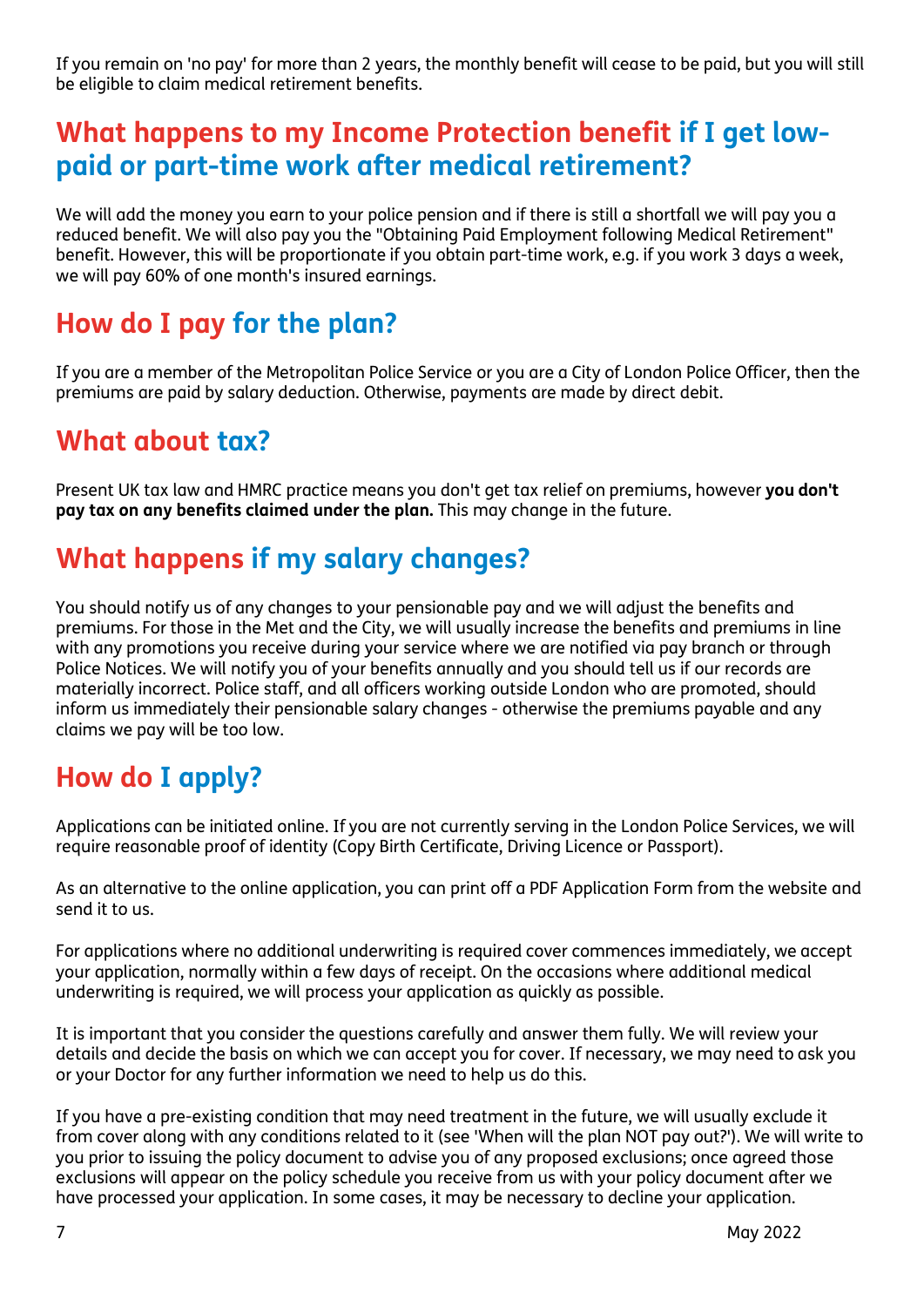### **Can I change my mind?**

You will have 30 days from the time you receive your policy document and schedule to review them. If, during this period, you decide to change your mind, you will receive a full refund of any premiums you have paid, providing that you have not already made a claim.

### **What if I stop paying premiums?**

We will not authorise a claim, and if a premium remains outstanding for more than 30 days your plan will end. The plans have no cash in value at any time. However, premiums are not payable when you're receiving monthly benefits having made an income protection claim.

#### **What happens if I die?**

Your plan will end, no premium refund will be paid and any claim will cease.

#### **Is there any other information available that can help me decide which plan to buy?**

These plans have been specifically designed around your conditions of service, so the benefits (and premiums) are tailored to suit your needs and not be excessive. The policy document gives full details of the cover provided and includes all the definitions, exclusions, terms and conditions. The [Income](http://brand.metfriendly.org.uk/assets/met_friendly/public/content/working/pdfs/ipWording0812.pdf) [Protection policy document](http://brand.metfriendly.org.uk/assets/met_friendly/public/content/working/pdfs/ipWording0812.pdf) is available to view on our website.

Additionally, the Association of British Insurers (ABI) provides guidance on the suitability of Income Protection on the 'Information Zone' section of their website [www.abi.org.uk](http://www.abi.org.uk/) However, if you are still unsure as to the suitability of this plan, and wish to obtain personal advice, you should contact an independent financial adviser.

To find out more about our financial strength you can read our Solvency and Financial Condition Report (SFCR) available on our website at [www.metfriendly.org.uk/sfcr.](http://www.metfriendly.org.uk/sfcr)

#### **How do I contact you?**

#### **Metfriendly, Central Court, Knoll Rise, Orpington, Kent, BR6 0JA**

**Phone**: 01689 891454

**Fax**: 01689 891455

**Email**: [info@metfriendly.org.uk](mailto:info@metfriendly.org.uk)

**Web**: [www.metfriendly.org.uk](http://www.metfriendly.org.uk/)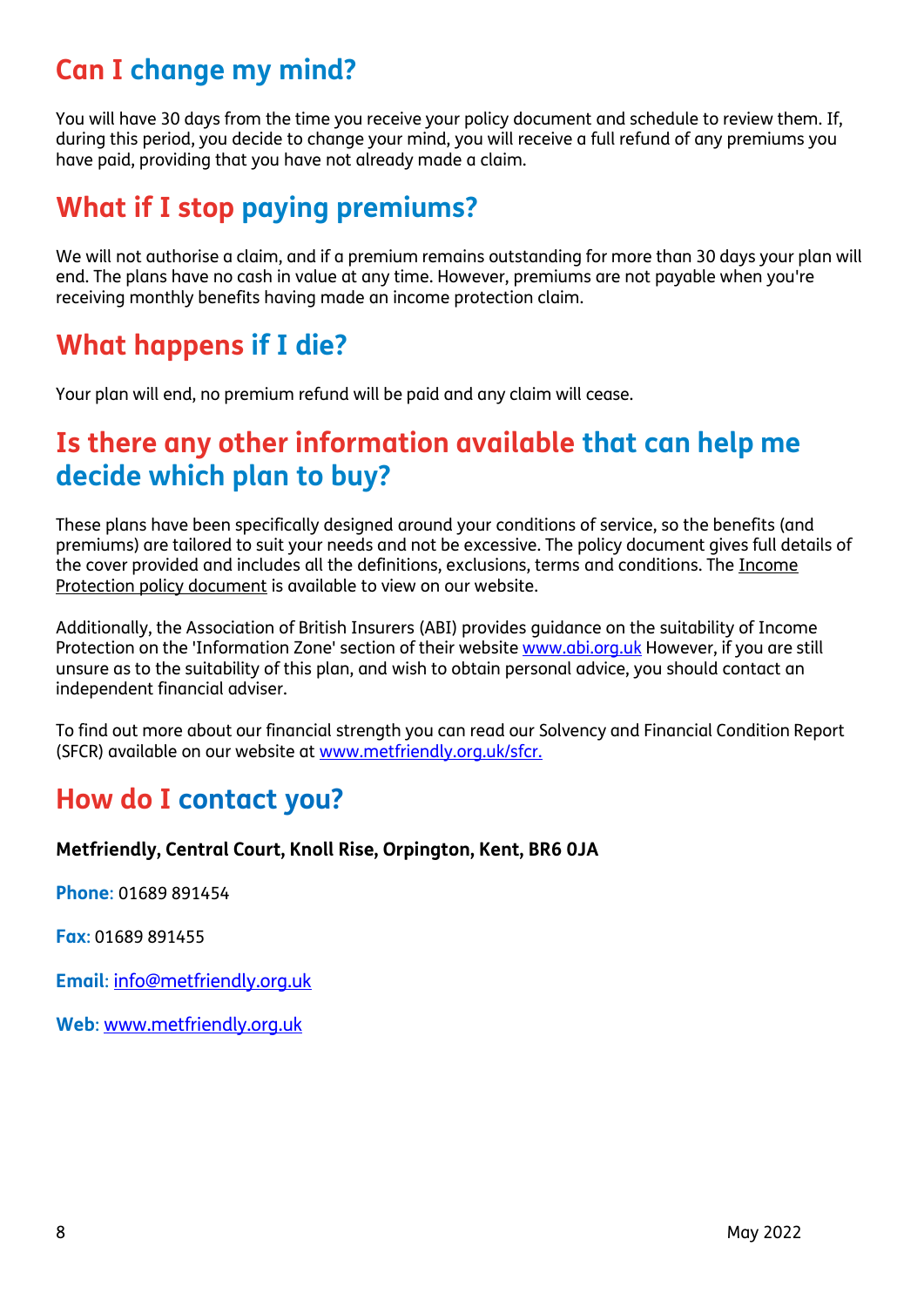# **How to complain**

- If you have a complaint about any aspect of the service you have received, in the first instance please contact us. A summary of our complaints handling procedure is available from us.
- If you feel your complaint is not dealt with to your satisfaction, you can then contact the Financial Ombudsman Service, Exchange Tower, London, E14 9SR or visit their website [www.financial](http://www.financial-ombudsman.org.uk/)[ombudsman.org.uk. T](http://www.financial-ombudsman.org.uk/)his will not affect your right to take legal proceedings.
- In the event of any complaint, we would treat you as a normal retail customer and not make any assumptions of specialist investment knowledge on your part.

# **Remuneration**

- If our overall business targets are met, which could include the sale of these Metfriendly products, and if our events are well managed, we may pay some of our employees a bonus.
- The total reward of an employee is the sum of an employee's salary, bonus, benefits and any other component
- Employees do not receive any commission, fee or charge, in relation to any insurance distribution activities.

## **Compensation**

- Information on compensation arrangements is available from us.
- We are a member of the Financial Services [Compensation](http://www.fscs.org.uk/) Scheme.
- **Metfriendly** is an insurance provider.

## **Law**

- In legal disputes the law of England and Wales will apply.
- Full details of the plan are contained in the Society'[s Tables](http://www.mpfs.org.uk/about-metfriendly/rules-and-tables/table-25) and Rules which evidence the legally binding contract between you and **Metfriendly**.
- On taking out this plan, you will be issued with a certificate showing your benefits. As you are then a member of the Society you are subject to our [Rules, w](http://www.mpfs.org.uk/assets/met_friendly/public/content/working/pdfs/MPFS-RULES.pdf)hich are available on the website or on request from us